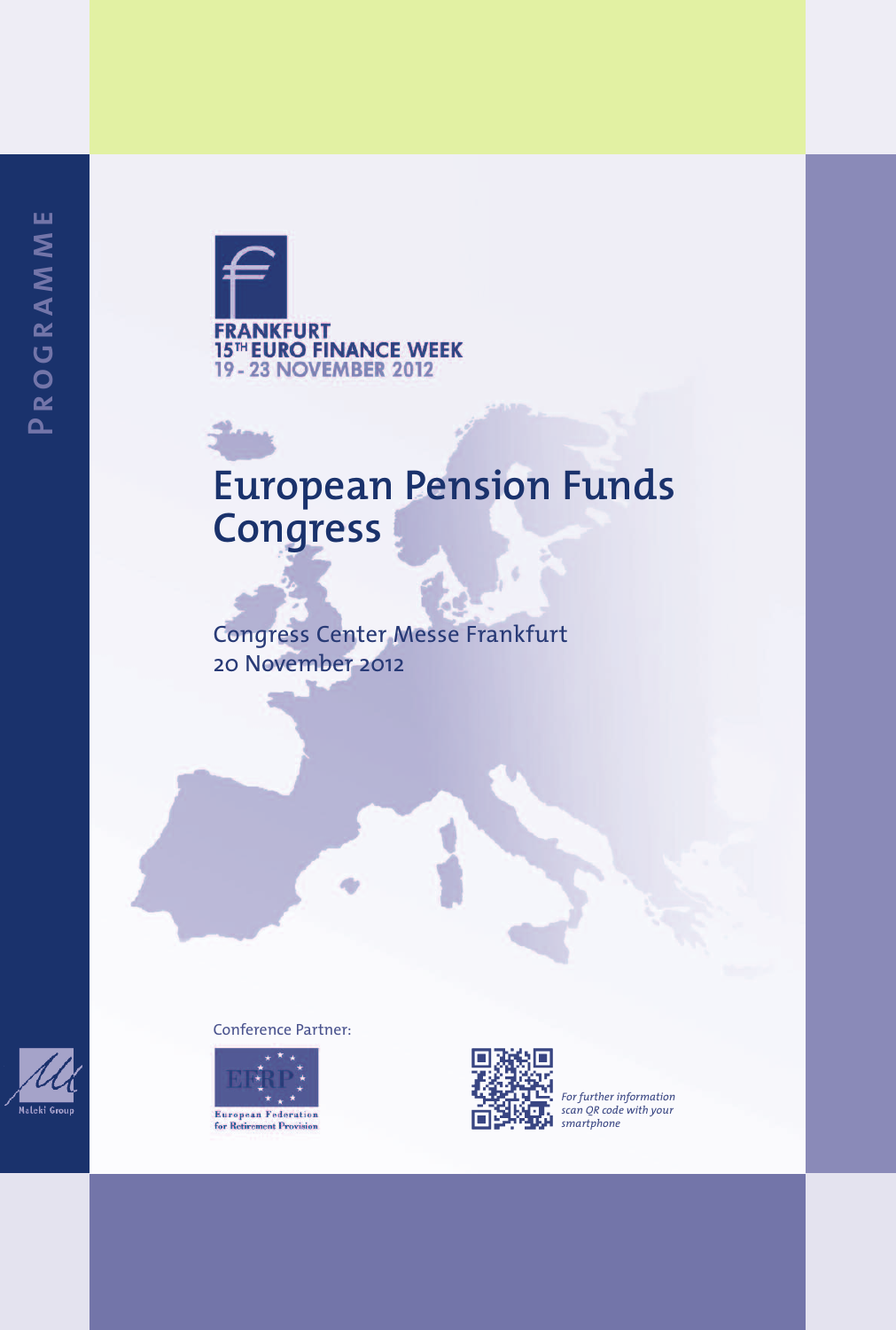#### **Introduction**

Dear Ladies and Gentlemen,

The European Federation for Retirement Provision (EFRP), the leading voice on workplace pensions in Europe, is pleased to invite you to the 2012 European Pension Funds Congress which will take place on Tuesday 20 November 2012 in Frankfurt am Main as part of the 15th EURO FINANCE **WEEK** 

The first topic in the conference is **Pension Ambitions in an Uncertain World**. Recent years have seen a strong shift from defined benefit towards defined contribution and hybrid schemes. Mr. Mario Nava and Mr. Ralf Jacob will present the respective views of DG Internal Market and Services and DG Employment, Social Affairs and Inclusion at the European Commission on this evolution and debate this development in the context of the review of the IORP Directive. Professor Yves Stevens from the Catholic University in Leuven will share his deep expertise with us on this topic. This session ends with a discussion with top level representatives of pension funds.

The **Changing Pension Investment Landscape** is a result of changes in retirement provision as well as different market developments. This is the topic of the second part of the congress. The focus is on defined contribution schemes where the member decides on the investments, and very often relies on the default option given. The design of default investment options and good communication are extremely important.

Finally, we will have a closer look at **Good Pension Innovations from Around the World**. This session aims to discover good ideas from Europe as well as from around the world. Many pension issues are truly and increasingly global. Mr. Yves Leterme, Deputy Secretary General at the Organisation for Economic Co-operation and Development (OECD) will share his views with us. We will also learn interesting experiences from Australia, Croatia and the Czech Republic.

We look forward to seeing you in Frankfurt.

 $\mu$ 

Secretary General EFRP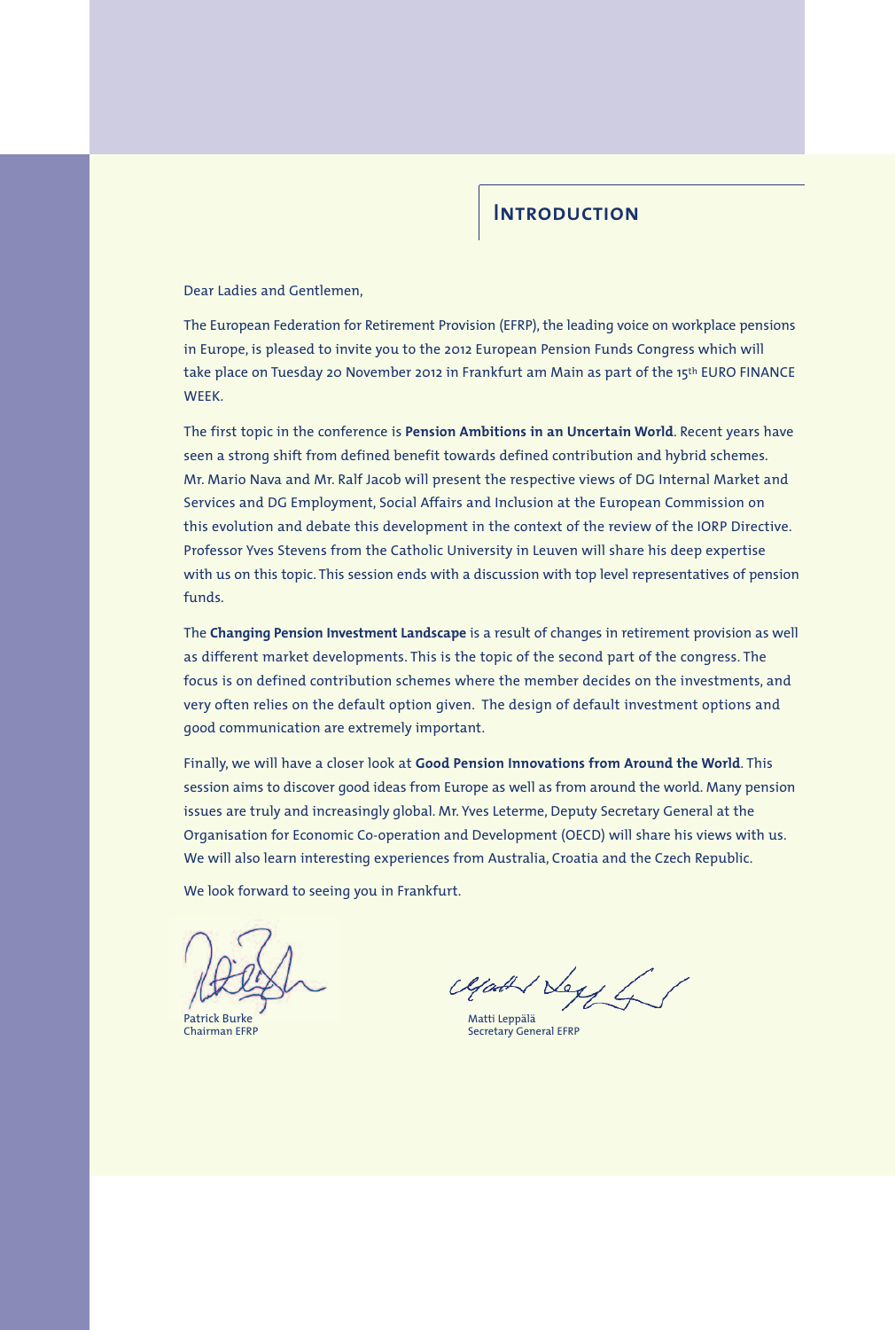**Programme**

|  | 8:15 a.m. | <b>REGISTRATION</b>                |                                                                                                                                                                     |
|--|-----------|------------------------------------|---------------------------------------------------------------------------------------------------------------------------------------------------------------------|
|  |           |                                    |                                                                                                                                                                     |
|  | 9:15 a.m. | <b>WELCOME</b>                     |                                                                                                                                                                     |
|  |           |                                    |                                                                                                                                                                     |
|  |           | <b>Joanne Segars</b>               | Chief Executive, NAPF - National Association of Pension Funds Ltd., London                                                                                          |
|  |           |                                    |                                                                                                                                                                     |
|  |           | <b>KEYNOTE</b>                     |                                                                                                                                                                     |
|  |           | Steve Webb <sup>*</sup>            | Minister of State for Pensions, Member of Parliament, London                                                                                                        |
|  |           |                                    |                                                                                                                                                                     |
|  |           | <b>SESSION I</b>                   |                                                                                                                                                                     |
|  |           |                                    | »PENSION AMBITIONS IN AN UNCERTAIN WORLD«                                                                                                                           |
|  |           |                                    |                                                                                                                                                                     |
|  |           | <b>PRESENTATIONS</b>               |                                                                                                                                                                     |
|  |           | Ralf Jacob                         | Head of Unit Active Ageing, Pensions, Healthcare, European Commission,<br>DG Employment, Social Affairs and Inclusion, Brussels                                     |
|  |           | Dr. Mario Nava                     | Acting Director Financial Institutions, Head of Unit Banks and Financial<br>Conglomerates, European Commission, DG Internal Market and Services,<br><b>Brussels</b> |
|  |           | Prof. Dr. Yves Stevens             | Associate Professor, Catholic University Leuven, Leuven                                                                                                             |
|  |           | <b>DISCUSSION (WITH THE ABOVE)</b> |                                                                                                                                                                     |
|  |           |                                    |                                                                                                                                                                     |
|  |           | <b>Jerry Moriarty</b>              | Chief Executive Officer, IAPF - Irish Association of Pension Funds, Dublin                                                                                          |
|  |           | Klaus Stiefermann                  | Secretary General, aba – Arbeitsgemeinschaft für betriebliche Altersver-<br>sorgung e.V., Heidelberg                                                                |
|  |           | <b>MODERATION</b>                  |                                                                                                                                                                     |
|  |           |                                    | Angel Martinez-Aldama   Director General, INVERCO – Spanish Association of Pension Fund, Madrid                                                                     |
|  |           |                                    |                                                                                                                                                                     |
|  |           | Correr Dorsey                      |                                                                                                                                                                     |

| 11:30 a.m. COFFEE BREAK |  |
|-------------------------|--|
|-------------------------|--|

| 12:00 a.m. | <b>SESSION II</b>                                                                                    |                                                                                                                                                                                                                                                       |
|------------|------------------------------------------------------------------------------------------------------|-------------------------------------------------------------------------------------------------------------------------------------------------------------------------------------------------------------------------------------------------------|
|            |                                                                                                      | »THE CHANGING PENSION INVESTMENT LANDSCAPE«                                                                                                                                                                                                           |
|            | <b>PRESENTATIONS</b><br><b>FOLLOWED BY DISCUSSION</b><br>Jurre de Haan<br><b>Thomas Montcourrier</b> | »Defined Contribution default and other investment options«<br>Economic Advisor, EFRP - European Federation for Retirement Provision,<br><b>Brussels</b><br>Economic Advisor, EFRP – European Federation for Retirement Provision,<br><b>Brussels</b> |
|            | Sabine Mahnert<br>Dr. Laurens Swinkels<br><b>MODERATION</b><br>Mag. Christian Böhm                   | Senior Investment Consultant, Towers Watson, Frankfurt am Main<br>Vice President, Robeco Investment Solutions & Research, Rotterdam<br>Vice Chairman, EFRP, Chief Executive Officer, APK Pensionskasse AG, Vienna                                     |

 $^\ast$  to be confirmed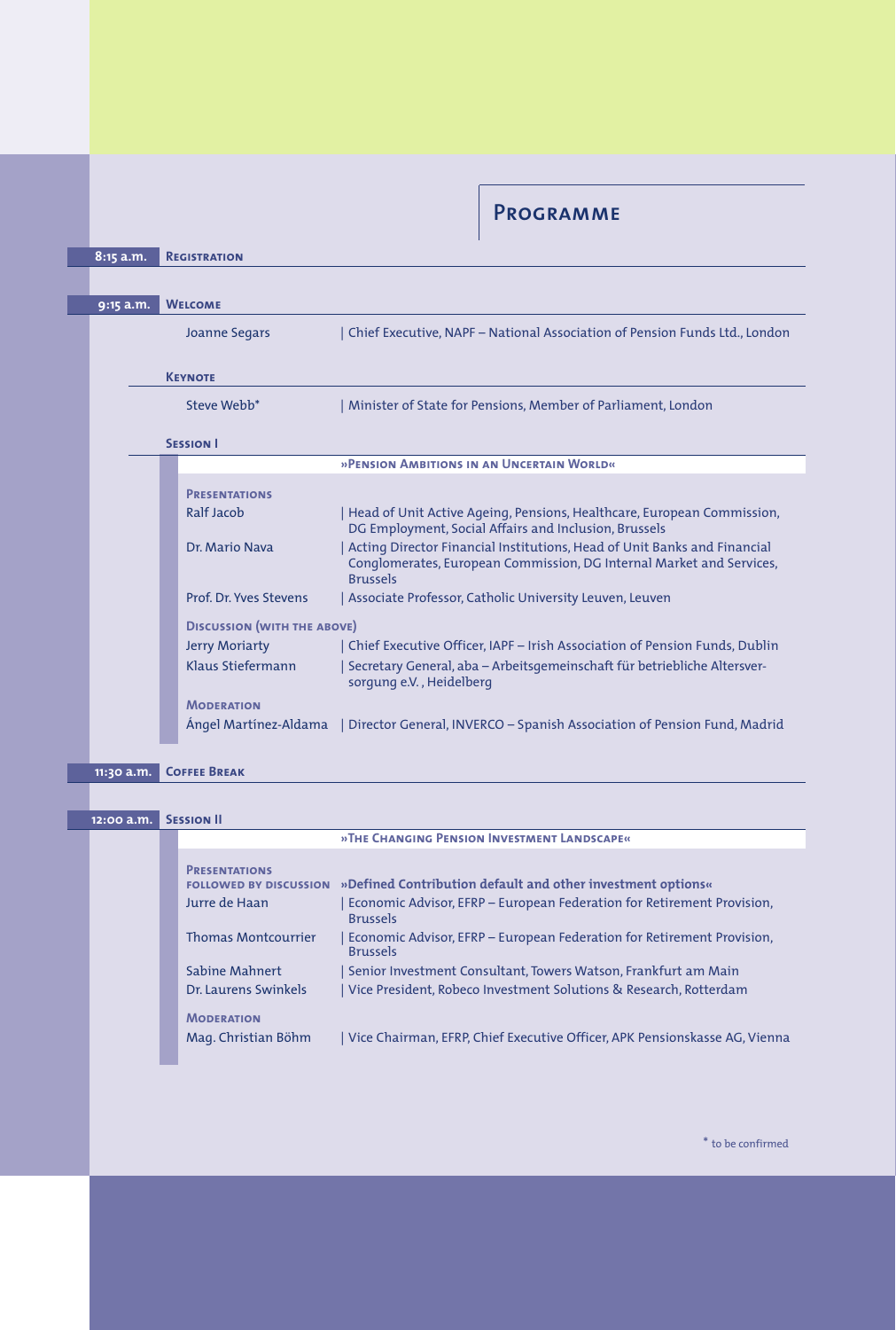### **20 November 2012**

**1:30 p.m. Lunch Break**

| 2:30 p.m.                             | <b>SESSION III</b> |                                                       |                                                                                                                                   |
|---------------------------------------|--------------------|-------------------------------------------------------|-----------------------------------------------------------------------------------------------------------------------------------|
|                                       |                    |                                                       | »GOOD PENSION INNOVATIONS FROM AROUND THE WORLD«                                                                                  |
|                                       |                    | <b>PRESENTATIONS</b><br><b>FOLLOWED BY DISCUSSION</b> |                                                                                                                                   |
|                                       |                    | <b>Yves Leterme</b>                                   | Deputy Secretary-General, OECD Organisation for Economic Co-operation<br>and Development, Paris                                   |
|                                       |                    | John Piggott                                          | Professorial Fellow and UNSW Scientia Professor, Director, ARC Centre of<br>Excellence in Population Ageing Research UNSW, Sydney |
|                                       |                    | Karel Svoboda                                         | Chief Executive Officer and Chairman of the Board, ČSOB, Praque                                                                   |
|                                       |                    | Petar Vlaić                                           | President of the Management Board, Erste Plavi Pension Fund, Zagreb                                                               |
|                                       |                    | <b>MODERATION</b>                                     |                                                                                                                                   |
|                                       |                    | Matti Leppälä                                         | Secretary General, EFRP – European Federation for Retirement Provision,<br><b>Brussels</b>                                        |
|                                       |                    |                                                       |                                                                                                                                   |
| <b>END OF CONFERENCE</b><br>4:30 p.m. |                    |                                                       |                                                                                                                                   |



For all updates of the conference programme please consult the EURO FINANCE WEEK website www.eurofinanceweek.com/pensions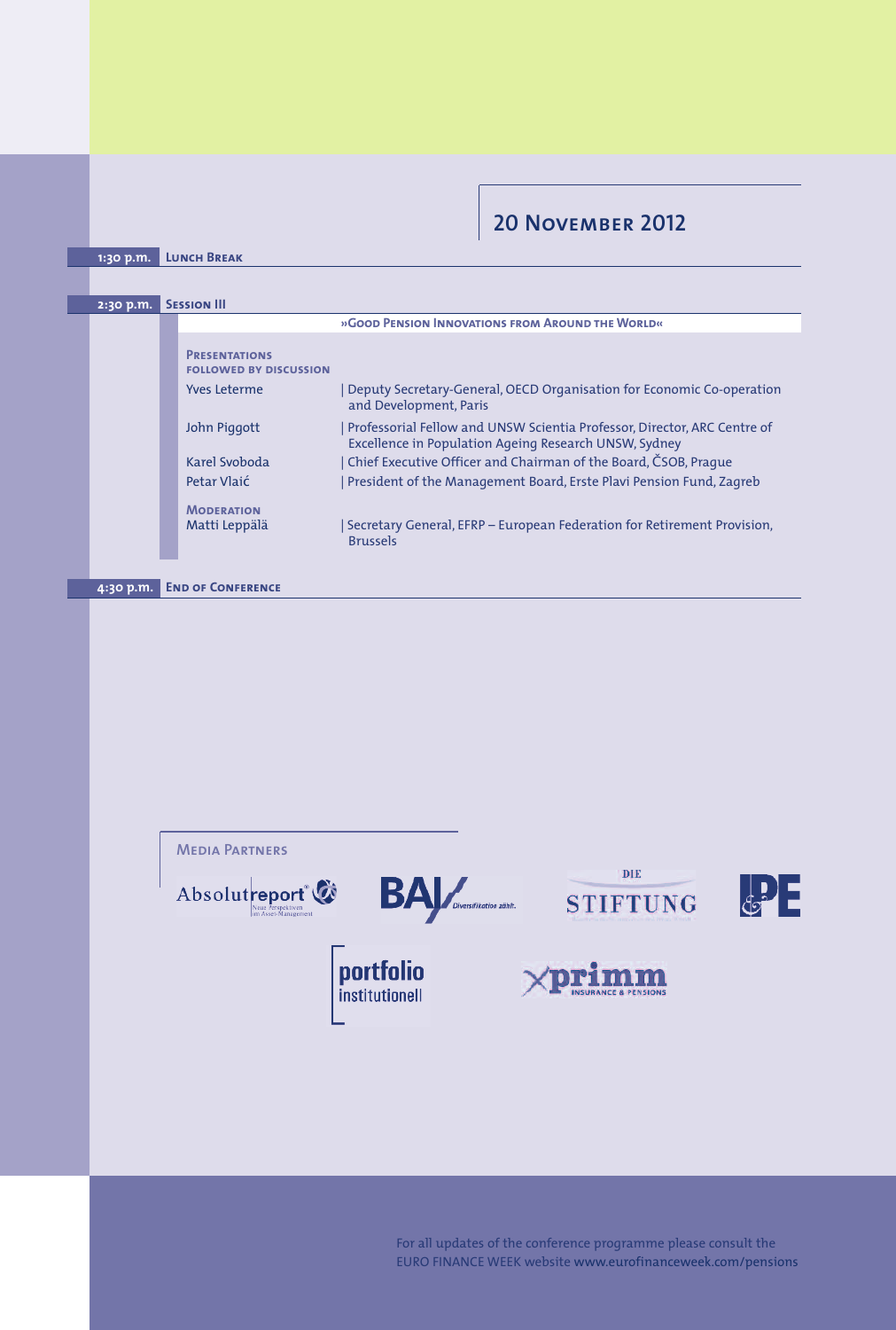## **EFRP Member Associations**

|                        | <b>EU-Member Associations</b>                                                                                                                     |
|------------------------|---------------------------------------------------------------------------------------------------------------------------------------------------|
| <b>AUSTRIA</b>         | $\blacksquare$ Fachverband der Pensionskassen                                                                                                     |
| <b>BELGIUM</b>         | Belgische Vereniging van Pensioeninstellingen - BVPI<br>Association Belge des Institutions de Pension - ABIP                                      |
| <b>FINLAND</b>         | <b>Finnish Pension Funds</b>                                                                                                                      |
| <b>FRANCE</b>          | ■ Centre Technique des Institutions de Prévoyance – CTIP<br>Association Française de la Gestion Financière – AFG                                  |
| <b>GERMANY</b>         | ■ Arbeitsgemeinschaft für betriebliche Altersversorgung – aba                                                                                     |
| <b>HUNGARY</b>         | $\blacksquare$ Hungarian Association of Pension Funds – STABILITAS                                                                                |
| <b>RELAND</b>          | lish Association of Pension Funds - IAPF                                                                                                          |
| <b>TALY</b>            | ■ Assofondipensione<br>■ Assogestioni<br>Società per lo sviluppo del mercato dei Fondi Pensione - MEFOP                                           |
| <b>LUXEMBOURG</b>      | Association of the Luxembourg Fund Industry - ALFI                                                                                                |
| <b>THE NETHERLANDS</b> | ■ Stichting voor Ondernemingspensioenfondsen – OPF<br>■ Unie van Beroepspensioenfondsen – UvB<br>■ Vereniging van Bedrijfstakpensioenfondsen - VB |
| <b>PORTUGAL</b>        | $\blacksquare$ Associação Portuguesa de Fundos de Investimento, Pensões e Patrimónios – APFIPP                                                    |
| <b>ROMANIA</b>         | • Romanian Pension Funds' Association – APAPR                                                                                                     |
| <b>SPAIN</b>           | Asociación de Instituciones de Inversión Colectiva y Fondos de Pensiones - INVERCO<br>Confederación Española de Mutualidades - CNEPS              |
| <b>SWEDEN</b>          | • Swedish Pension Funds Association                                                                                                               |
| <b>UNITED KINGDOM</b>  | $\blacksquare$ National Association of Pension Funds – NAPF                                                                                       |
|                        | <b>Non EU-Member Associations</b>                                                                                                                 |
| <b>CROATIA</b>         | Sessociation of Croatian Pension Funds Management Companies and Pension Insurance Companies                                                       |
| <b>GUERNSEY*</b>       | Guernsey Association of Pension Funds                                                                                                             |
| <b>ICELAND*</b>        | ■ Landssamtok Lífeyrissjóda                                                                                                                       |
| <b>NORWAY</b>          | $\blacksquare$ Pensjonskasseforeningen                                                                                                            |
| <b>SWITZERLAND</b>     | Association Suisse des Institutions de Prévoyance / Schweizerischer Pensionskassenverband - ASIP                                                  |
|                        | * Observer status                                                                                                                                 |